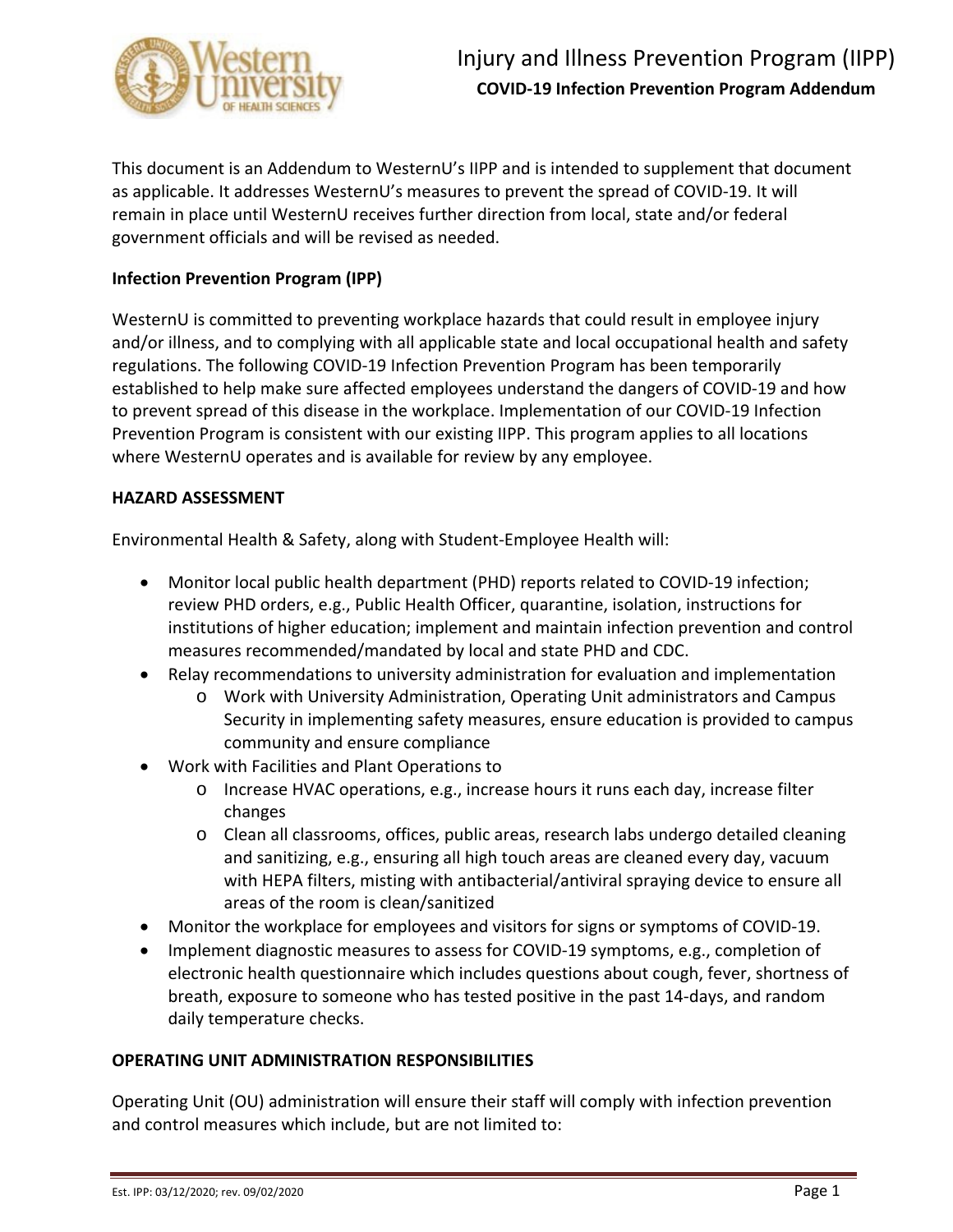

- Limit the number of persons in the department by implementing measures including, but not limited to assigning alternate days working on campus, staggering shift start times, break times, allowing nonessential personnel to work from home, and those that do come into work, are able to maintain a minimum of 6 feet distance from a co-worker at all times
	- o Work with Facilities, to determine how to safely socially distance to ensure desk occupancy is supporting safe social distancing.
- IPP signage is posted for all employees, vendors, and guests to review and adhere to.
- Face coverings are being worn at all times while on campus or inside any building.
- Hand hygiene is performed by staff throughout the day with either soap and water for a minimum of 20 seconds or alcohol based hand sanitizers that contain at least 60% isopropyl alcohol or 70% ethyl alcohol.
- Workstations are sanitized with disinfecting wipes provided by the university at beginning of shift, upon return from lunch, and at the end of the shift.
- Lunchrooms are restricted to 1 or 2 persons at a time (space determines final number) and can only be used to store food in refrigerator and heat food up, wash used eating utensils.
- Employees and visitors are instructed not to share personal items including, but not limited to, mobile phones, other electronic devices, personal tools, office supplies, dishes, and other food utensils.
- Employees are advised to stay home or go home if they begin to develop or have COVID-19 symptoms
- OU administration will instruct the employee to complete a COVID-19 [Symptoms/Exposure Reporting](https://westernu.az1.qualtrics.com/jfe/form/SV_eg1tUWhiYA2kVVP) form. This form will be reviewed by the university's Contact Tracing Task Force to determine if further action is needed.

# **EMPLOYEE TRAINING**

Train employees on COVID-19 symptoms and appropriate measures to mitigate spread as provided b[y LA County Public Health COVID-19](file://nas-f2.westernu.edu/WUShare/EHS/IIPP/LA%20County%20Public%20Health%20COVID-19) response webpage

Provide training to employees on measures to use to mitigate and help stop the spread of COVID-19, including but not limited to:

- Ensure that all personnel and visitors wear face coverings while on site.
- Respiratory (cough and sneeze) etiquette
- Hand hygiene
- Avoiding close contact with sick persons
- Avoiding touching eyes, nose, and mouth with unwashed hands
- Avoiding sharing personal items with coworkers, e.g., phone, keyboards, mouse, cell phone
- Safe use of cleaners and disinfectants (60%+ alcohol) on surfaces and objects by following label directions and wearing proper personal protective equipment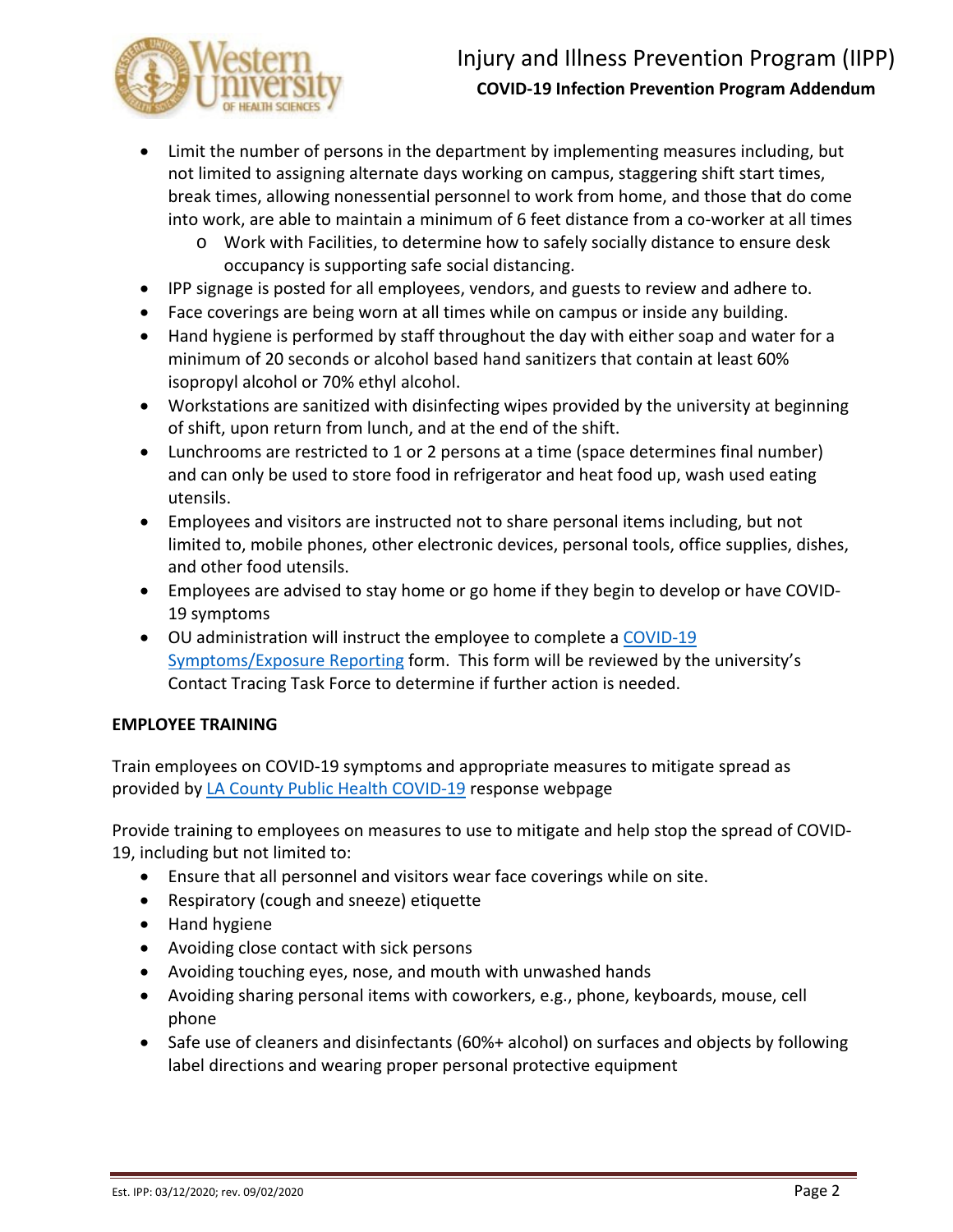

## **EMPLOYEE EXPECTATIONS**

Employees must adhere to following expectations:

- Stay at home if you have a cough or fever or if showing other signs of illness and avoid close contact with others
- WesternU will provide the necessary personal protective equipment to mitigate the spread of COVID-19, including but not limited to items such as: cloth face coverings, procedure masks, N95 Respirator Masks, gloves, eye goggles or face shield, etc., in addition to sanitizing wipes, and other recommended cleaning/disinfecting agents
- Face coverings are mandatory and must be worn while on any WesternU property
- Socially distance (at least six (6) feet), when possible, from fellow employees and students
- Wash hands with soap and water for at least 20 seconds and sanitize hands throughout the day with an alcohol based hand sanitizer, including before and after work; during breaks; before and after eating; after coughing, sneezing, or blowing nose; and before and after going to the restroom
- Cover mouth and nose with a tissue when coughing or sneezing and immediately discard it after use and perform hand hygiene
	- o If no tissues are available, cough/sneeze into your shoulder or elbow and then perform hand hygiene
	- o Avoid touching mouth, nose, and eyes
	- o Refrain from shaking hands, hugging, or touching others
- Clean work surfaces, e.g., computer keyboard, mouse, telephone, arm rests and other frequently touched surfaces in your immediate work area or when using shared equipment, e.g., copier
- Avoid sharing personal items with coworkers (e.g., food, dishes, lunch boxes, phones, etc.).

### **EMPLOYEE CLEANING AND DISINFECTING WORKSTATIONS**

- WesternU has provided readily accessible handwashing and alcohol based hand sanitizing stations throughout the campus
- Managers have been instructed to allow employees sufficient time to perform hand hygiene throughout their workday.
	- o All employees and visitors should frequently wash hands with soap and water for at least 20 seconds, or
	- o Use alcohol based hand sanitizers that contain at least 60% isopropyl alcohol or 70% ethyl alcohol
- Clean and disinfect workplaces, equipment, furniture, frequently touched surfaces, and common areas at the beginning of the shift, upon return from lunch, and at the end of the day, at minimum, using the sanitizing wipes provided by the university
- EH&S maintains [Safety Data Sheets](https://apps.spheracloud.net/Default.aspx) (SDS) for all disinfectants and chemicals onsite